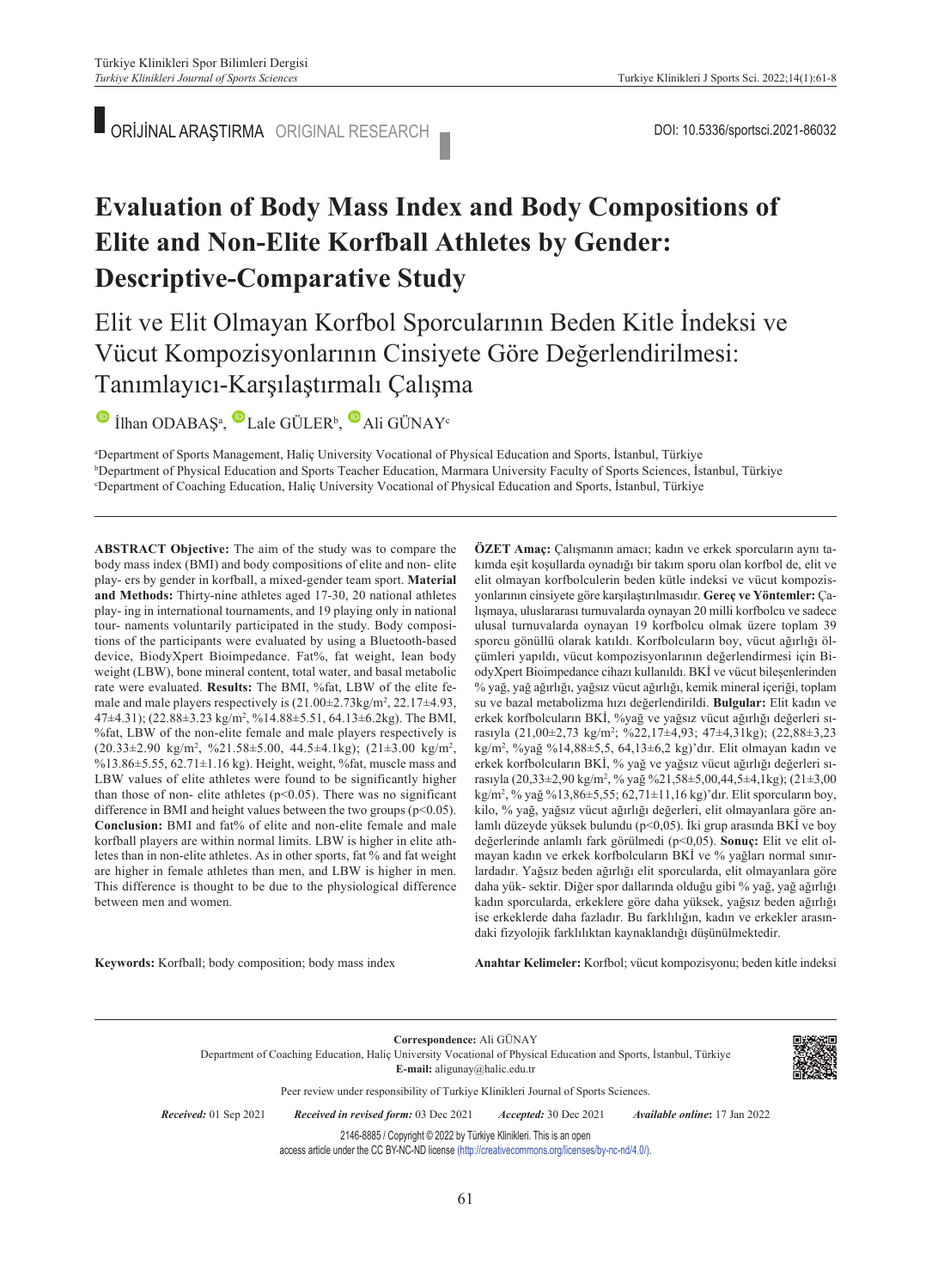Researchers have shown that the training applied in team sports improves the physical and physiological performance of the athletes. That training has effects on physical performance is known. Studies have revealed adaptive changes in body weight, lean body weight, and fat percentage of individuals due to training[.1](#page-6-0) It has been reported that the adaptations of different training programs and practices may differ and may show different results according to the athlete's needs, physiological demands, and sport type in some previous studies on team sports (soccer, basketball, handball, tennis).<sup>2</sup> Therefore, examining body composition, which is one of the performance criteria in team sports, is one of the basic needs in every sport.

Unlike other team sports, korfball is a team sport that requires all-round skills, cooperative play, controlled physical contact, and gender equality where men and women play together. In a team, 4 female and 4 male players are on the field at the same time. According to the rules, players directly defend only players of the same sex from the opposite team to reduce the effect of height, speed, or power advantages in the game, which ensures equality. $3,4$  Therefore, there may be variability in the physical structures of the athletes, especially the body composition components. Numerous studies have revealed that the physical characteristics of elite and non-elite athletes in team sports, such as body weight, lean body weight, percent fat differ significantly in body components.<sup>3,5</sup> It has been stated that these differences may be due to firstly training and genetic equipment, nutrition, and sociocultural factors.<sup>3</sup>

Men's and women's leagues are different in team sports other than korfball. Therefore, in many sports branches, different physical characteristics and body composition are seen between the sexes.<sup>6-8</sup> However, since korfball is a sport in which both sexes play together, it is a matter of curiosity to what extent the answers differ in body composition in the game played at the same load intensity and duration.

In the literature, it is seen that there are a limited number of national and international scientific studies examining the body composition differences of men and women in korfball. In the study of Godinho et al. examining the body compositions of athletes playing elite korfball; it has been reported that korfball players have less % fat, more lean body mass, than other athletes, that their athletes are shorter and lighter than basketball and volleyball players, but heavier and taller than other team sports players.<sup>3</sup>

Although it is a sport discipline of European origin, korfball was played as a college sport in Turkey in the 1990s, and, naturally, the studies carried out on the teams at the national level remained fairly limited. There are no descriptive studies on athletes at the national team level, and there are no comparative studies, either. The study questions were: Are there differences in body mass index (BMI) and body components of elite and non-elite korfball players? Are there differences in body components of korfball players by gender?

In this direction, this study aims to compare the physical structure and body components of elite and non-elite korfball players by gender. It is thought that the study data will contribute to both national and international literature.

# **MATERIAL AND METHODS**

## PARTICIPANTS

The study is of descriptive type. The sample size calculation table was used to calculate the population and sample of the study, according to the "Survey Monkey" confidence level and acceptable error. The research universe is 200 korfball players playing in the universities, and clubs in the Marmara region. The sample with the acceptable error was accepted as 44 elite and non-elite athletes at  $\pm 18\%$  and 99% confidence intervals. However, 39 people aged 17-35 were included in the study, and the "missing value" was not included because the data of 5 people were incorrect. In the current study, the athletes playing in national teams and international korfball club tournaments were considered elite athletes [n=20 (12 female-8 male)], and the athletes playing in korfball tournaments only in Turkey were considered nonelite athletes [n=19 (12 female-7 male)].

## **MEASUREMENTS**

**Height:** The height of the participants in the study was measured with head in the Frankfort plane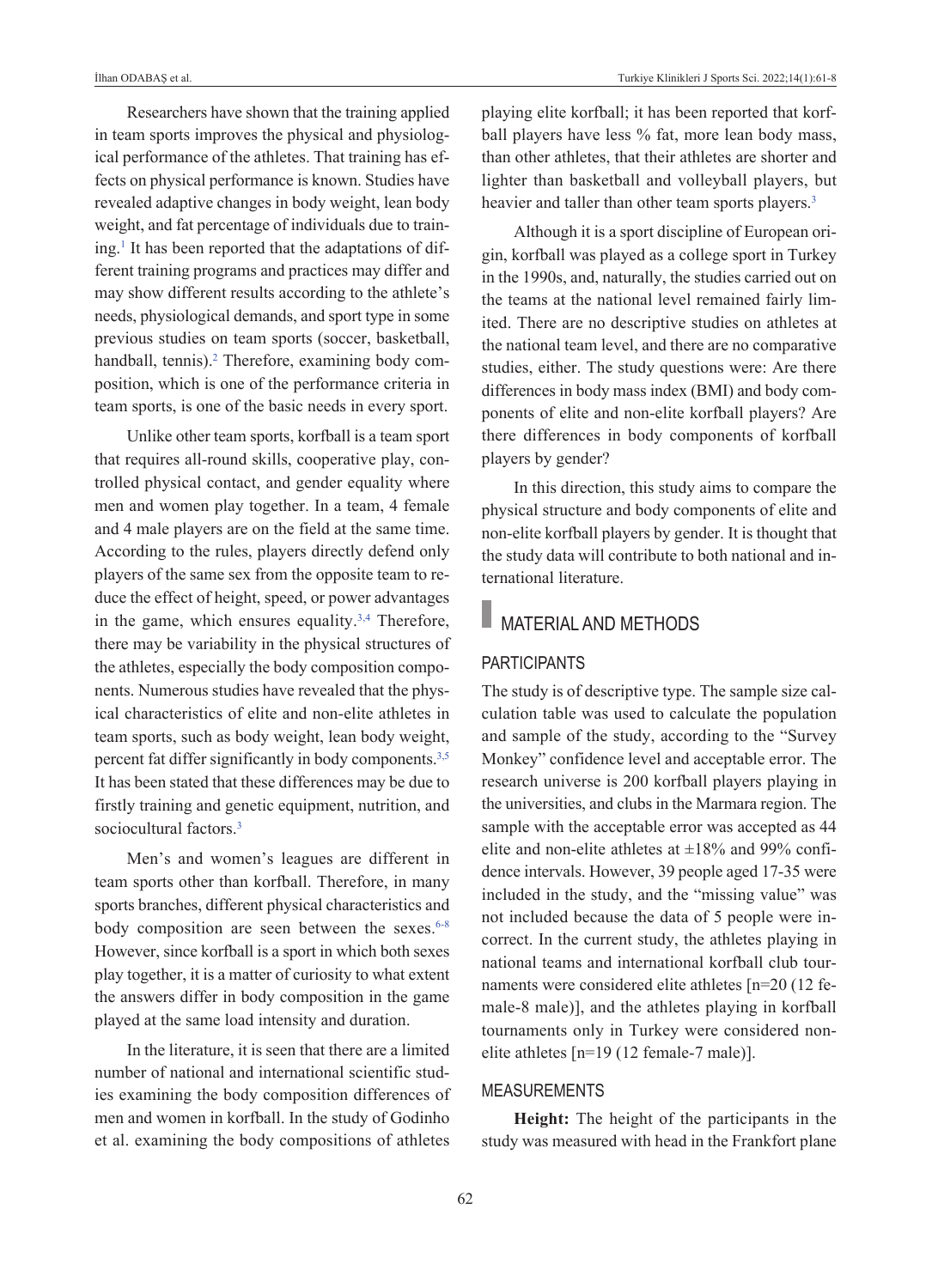and anatomical position and with bare feet (Heat & Carter) using the height scale (0.1 cm precision, Lafayette Instrument Company, USA).

**Body Weight:** While measuring the individuals, it has been paid attention to having minimum clothing. Body weight was measured to nearest  $+0.1$  kg with a scale (SECA, Alpha 882, Hamburg).

**BMI:** BMI was calculated as body mass in kilograms divided by height in meters squared  $\rm (kg/m^2).$ <sup>9</sup>

**Body Composition:** BiodyXpert branded (eBIODY, La Ciotat, France), wire- less, bioelectric impedance instrument was used to measure body composition in the study. BiodyXpert is a portable five-frequency bioimpedance meter op- erating via Bluetooth[.10](#page-6-0) 

In the measurement of body composition, while the athlete is in a sitting position, he places the electrodes of the bioelectric impedance device, which he holds with his/her hand, just below the ankle, malleoli, and holds the other electrodes with his/her hand and keeps the button pressed for 4-5 seconds with his thumb until the green light on the body flashes. The data were transferred to the relevant platform Biody (eBIODY,La Ciotat, France) manager software via Bluetooth as soon as the measurement was taken. With BiodyXpert (eBIODY,La Ciotat, France), fat%, fat free mass (kg), fat mass (kg), bone mineral content (kg), total water (L) and basal metabolic rate (BMR) (kcal) were evaluated. The research was conducted voluntarily and de- signed in accordance with the 2008 Helsinki Decla- ration criteria, and it was received from the Haliç University Non- interventional Clinical Research Ethics Committee to conduct the study (2020/124, September 24, 2020). Signed consents were obtained from all men and women participating in the study.

## DATA ANALYSIS

IBM-SPSS (version 24.0; SPSS Inc., Chicago, IL, USA) program was used for the statistical evaluation of the data. The normality distribution of the data was assessed by Kolmogorov- Smirnov test, and it was found that they were not normally distributed. After calculating descriptive statistics, the Mann-Whitney U test was used to compare by gender and groups. The confidence interval was set at p<0.05.

# RESULTS

[Table 1](#page-2-0) shows the descriptive statistics for physical parameters of korfball players. The mean values of the elite female players are as follows, respectively (age=24±3.91; height=170.25±6.05; weight=62.01± 8.51; BMI=21±2.73; BMR=1,454±73.2), while the mean values of the elite male players are as follows, respectively (age=25.13±3.98; height=186.25±8.54; weight=12.98±3.23; BMI=22.88±3.23; BMR= 1,899±130.66).

<span id="page-2-0"></span>The mean values of non-elite female athletes are (age=18.58±3.2; height=166.50±3.75; weight= 58.21±7.09; BMI=20.33±2.90; BMR=1,450.25± 89.07), respectively. The mean values of non-elite male athletes are (age=22.14±4.14; height= 185.43±9.11; weight= 74.73±16.30; BMI=21.00±30; BMR=1,942.57± 177.9), respectively.

| TABLE 1: Physical parameters of the players by levels and gender. |                   |                   |          |                   |                      |          |                |  |  |  |  |  |
|-------------------------------------------------------------------|-------------------|-------------------|----------|-------------------|----------------------|----------|----------------|--|--|--|--|--|
| Elite $(n=20)$                                                    |                   |                   |          | Non-elite (n=19)  |                      |          |                |  |  |  |  |  |
|                                                                   | Female (n=12)     | Male $(n=8)$      |          | Female (n=12)     | Male $(n=7)$         |          | Between groups |  |  |  |  |  |
|                                                                   | Mean±SD           | Mean±SD           | p value  | Mean±SD           | Mean±SD              | p value  | p value        |  |  |  |  |  |
| Age (year)                                                        | $24 + 3.91$       | $25.13 \pm 3.98$  | 0.534    | $18.58 \pm 3.2$   | $22.14 + 4.14$       | 0.081    | 0.075          |  |  |  |  |  |
| Height (cm)                                                       | $170.25 \pm 6.05$ | $186.25 \pm 8.54$ | $0.002*$ | $166.50 \pm 3.75$ | $185.43 + 9.11$      | $0.001*$ | $0.000*$       |  |  |  |  |  |
| Weight (kg)                                                       | $62.01 \pm 8.51$  | 77.25±12.98       | $0.005*$ | $58.21 \pm 7.09$  | $74.73 \pm 16.3$     | $0.042*$ | $0.000*$       |  |  |  |  |  |
| BMI (kg/m <sup>2</sup> )                                          | $21.00 + 2.73$    | $22.88 \pm 3.23$  | 0.116    | $20.33 \pm 2.9$   | $21 + 3$             | 0.417    | 0.126          |  |  |  |  |  |
| BMR (kcal)                                                        | $1.454 \pm 73.2$  | 1.899±130.66      | $0.001*$ | 1.450.25±89.07    | $1.942.57 \pm 177.9$ | $0.000*$ | $0.000*$       |  |  |  |  |  |

\*Significant difference between elite and non-elite groups (p<0.05); SD: Standard deviation; BMI: Body mass index; BMR: Basal metabolic rate.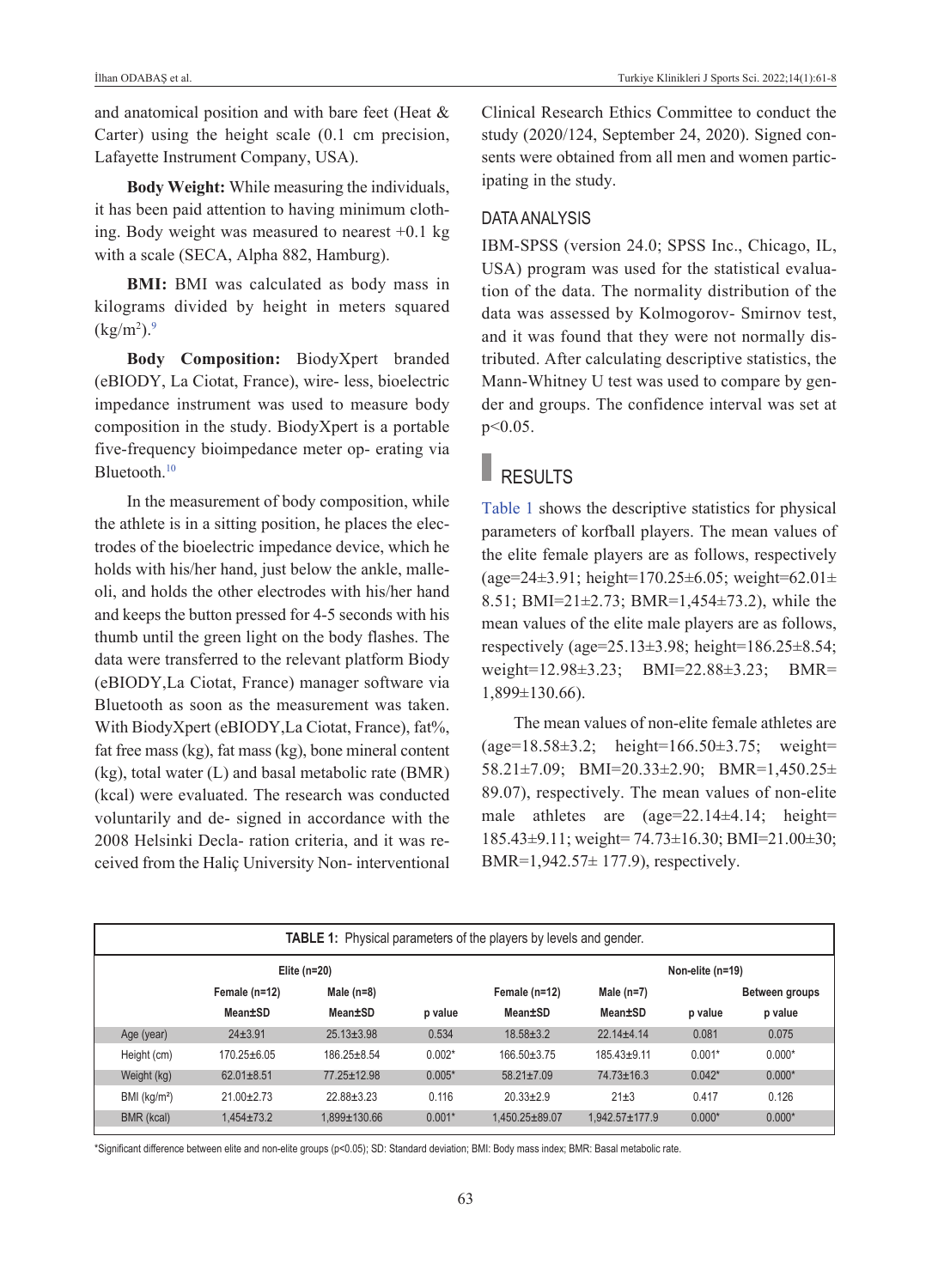The mean body height, weight, of the elite players was significantly higher than those of the nonelite players ( $p<0.05$ ). In female elite athletes, BMR scores were found to be significantly higher than nonelite female athletes, and significantly lower in elite men than non-elite athletes ( $p$ <0.05). The BMI values of both elite and non-elite korfball players are within the normal limits (between  $18.5 \text{ kg/m}^2$  and  $24.9$  $kg/m<sup>2</sup>$ ). There was no difference between the age and BMI values of the elite and non-elite athletes within the group and between the groups by gender  $(p>0.05)$ .

Significant differences were observed when the height, weight and BMR values of elite athletes, and height, weight and BMR values of non-elite athletes were compared by gender ( $p<0.05$ ).

[Table 2](#page-3-0) shows the mean values of body composition, standard deviation, comparisons between the elite and non-elite players by gender within the group, and the comparison between the groups by gender.

The averages of the elite female players are as follows, respectively (fat percent= $22.17\pm4.93$ ; fat mass=14.08±5.28; fat free mass=47.00±4.31; total water=43.92 $\pm$ 3.12; bone mineral content=2 $\pm$ 0), while the average values of the elite male players are as follows (fat percent=14.88±5.51; fat mass=12.25±7.09; fat free mass=64.13 $\pm$ 6.2; total water=47.38 $\pm$ 4; bone mineral content=2.5±0.53).

The averages of non-elite female players are respectively (fat percent=21.58±5; fat mass=12.5±4.06; fat free mass=44.50 $\pm$ 4.10; total water=32.08 $\pm$ 3.23; bone mineral content=1.83±0.39), while the averages of non-elite male players are respectively (fat percent=13.86±5.55; fat mass=11.14±6.39; fat free mass=62.71 $\pm$ 11.16; total water=46 $\pm$ 7.92; bone mineral content= $2.71\pm0.49$ ).

As a result of the statistical evaluation, it has been seen that there was a significant difference when fat percent, fat free mass, bone mineral content, total water of the elite athletes were compared by gender  $(p<0.05)$ .

It has been observed that there was a significant difference when fat percent, total water, bone mineral content of the non-elite athletes were compared by gender (p<0.05). Only fat mass values of elite and non-elite athletes did not differ by gender (p>0.05). Fat percent, fat mass, fat-free mass, total water, the bone mineral content of the elite female and male players were significantly higher than those of nonelite female and male players (p<0.05).

In the study, fat percent, fat mass (kg), fat free mass (kg), total water (L), were significantly higher in elite athletes. Bone mineral density was measured significantly higher in male elite athletes than nonelite athletes ( $p<0.05$ ).

## **DISCUSSION**

<span id="page-3-0"></span>In the current study, body components of elite and non-elite female korfball players were examined. While significant differences were observed in all components in the elite group, the only fat weight did not differ by gender. It was found that the % fat ratio was high in both groups and both in men and women. However, men and women of the elite group had higher lean body weight. BMI values were within the

| <b>TABLE 2:</b> Different components of body composition of the korfball players by levels and gender. |                  |                  |          |                  |                   |          |                |  |  |  |  |
|--------------------------------------------------------------------------------------------------------|------------------|------------------|----------|------------------|-------------------|----------|----------------|--|--|--|--|
|                                                                                                        |                  | Non-elite (n=19) |          |                  |                   |          |                |  |  |  |  |
|                                                                                                        | Female (n=12)    | Male $(n=8)$     |          | Female (n=12)    | Male $(n=7)$      |          | Between groups |  |  |  |  |
|                                                                                                        | Mean±SD          | Mean±SD          | p value  | Mean±SD          | Mean±SD           | p value  | p value        |  |  |  |  |
| Fat percent (%)                                                                                        | $22.17 + 4.93$   | 14.88±5.51       | $0.012*$ | $21.58 + 5$      | 13.86±5.55        | $0.012*$ | $0.00*$        |  |  |  |  |
| Fat mass (kg)                                                                                          | $14.08 + 5.28$   | $12.25 \pm 7.09$ | 0.229    | $12.5 + 4.06$    | $11.14 \pm 6.39$  | 0.348    | $0.012*$       |  |  |  |  |
| Fat-free mass (kg)                                                                                     | $47 + 4.31$      | $64.13 \pm 6.2$  | $0.000*$ | $44.5 + 4.1$     | $62.71 \pm 11.16$ | $0.002*$ | $0.000*$       |  |  |  |  |
| Total water (L)                                                                                        | $43.92 \pm 3.12$ | $47.38 + 4$      | $0.000*$ | $32.08 \pm 3.23$ | $46+7.92$         | $0.001*$ | $0.000*$       |  |  |  |  |
| Bone mineral content (kg)                                                                              | $2\pm 0$         | $2.5 \pm 0.53$   | $0.008*$ | $1.83 \pm 0.39$  | $2.71 \pm 0.49$   | $0.002*$ | $0.000*$       |  |  |  |  |

\*Significant difference compared with elite and non-elite groups (p<0.05); SD: Standard deviation; BMI: Body mass index; BMR: Basal metabolic rate.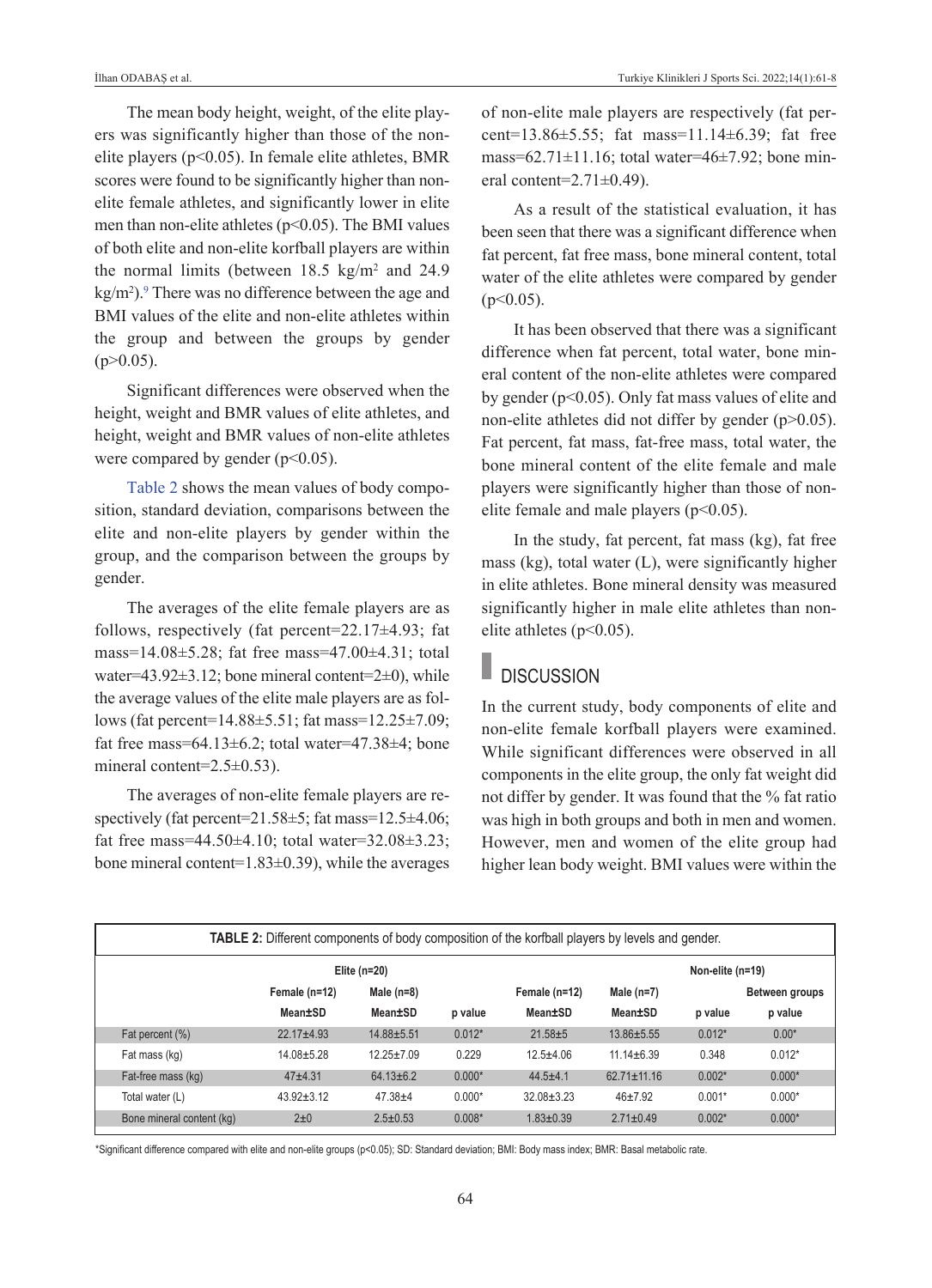normal range, and there was no difference between men and women in both groups.<sup>9</sup>

Body compositions have been assessed with different measurement methods used in sports science and have been associated with sports performance. With anthropometric measurements, the suitability of body types for sports is determined and directed to appropriate sports at a young age, and training programs for body composition are organized for adult athletes.<sup>6</sup> The researchers investigated body composition relationships in different sports branches and different age groups. Body composition values in team sports, in footballers, basketball players, volleyball players, individual sports branches, and karate have been researched and contributed to the literature[.6-8,11-16](#page-6-0) Some studies have been written on the body composition of players comparing their playing positions, but Korfball players perform every function and position during the game; therefore, they were not compared according to their playing positions in the current study[.17-19](#page-6-0)

Korfball is played in many countries by players of different levels. It differs according to body composition, training level (elite-non-elite), and gender. In a compilation study comparing different countries and categories, it was seen that the fat ratios of handball players differ according to countries and cannot be classified according to their elite status. Studies have reported that body fat percentages of athletes vary depending on position and training status.<sup>20</sup>

Since korfball is played in all ages and categories, wide distribution in body composition components has been seen, and it is reported that studies on this sport are also limited. A significant difference was observed between elite and non-elite athletes in all parameters except BMI values in our study. The higher values of elite players, excluding fat percentage, can be explained by training. It is considered that the muscle ratio and the total body water increase depending on the athletes' training.<sup>9</sup> The fact that the fat percentage of the athletes is higher than that of non-elite athletes may be due to the nutritional habits of the athletes or the low quality of training.

Ergül and Günay evaluated the physical and physiological profiles of elite and non-elite female volleyball players and reported that female volleyball players playing in the premier league are heavier and taller than the  $2<sup>nd</sup>$  league and other groups.<sup>21</sup> These findings are similar to our study. In the present study, it was observed that both groups were not in the ideal fat ratio, but the elite group was more massive. It is thought that this difference is due to elite athletes' regular training and nutrition.

In this study, the physical characteristics and body composition of the elite and non-elite players in korfball, which has different characteristics from other team sports, were revealed. The differences between male and female players playing on the same team equally with the same training characteristics were discussed. Due to the limited number of studies on korfball, comparisons were made with other team sports-volleyball, basketball, handball, soccer and softball[.6,8,13,22](#page-6-0) 

It is known that height and weight ratios are essential in sports. When the results of a study comparing the physical characteristics of professional and elite male players in basketball, which is a discipline similar to korfball sport, with the male korfball players in our study, it is seen that both the height and weight values of the basketball players are higher. Accordingly, their BMI values are higher than the korfball players.<sup>23</sup> Although the height and weight ratios of the female basketball players vary according to their positions, it is observed that they are heavier, taller, and more massive than female korfball players as in all other collective sports branches[.22,24,25](#page-6-0)

When the physical characteristics and body composition values in male soccer players were compared with similar age averages as our research group, it was seen that korfball players were taller and had fatter bodies[.6,11](#page-6-0) On the other hand, female korfball players were observed to be thinner than footballers evaluated the physical characteristics of volleyball and handball athletes playing in the young male premier league.<sup>22,26,27</sup>

It has been observed that volleyball players are seen to be taller, thinner, and have less fat %. It is seen that female volleyball players are taller and heavier than female korfball players. Female hand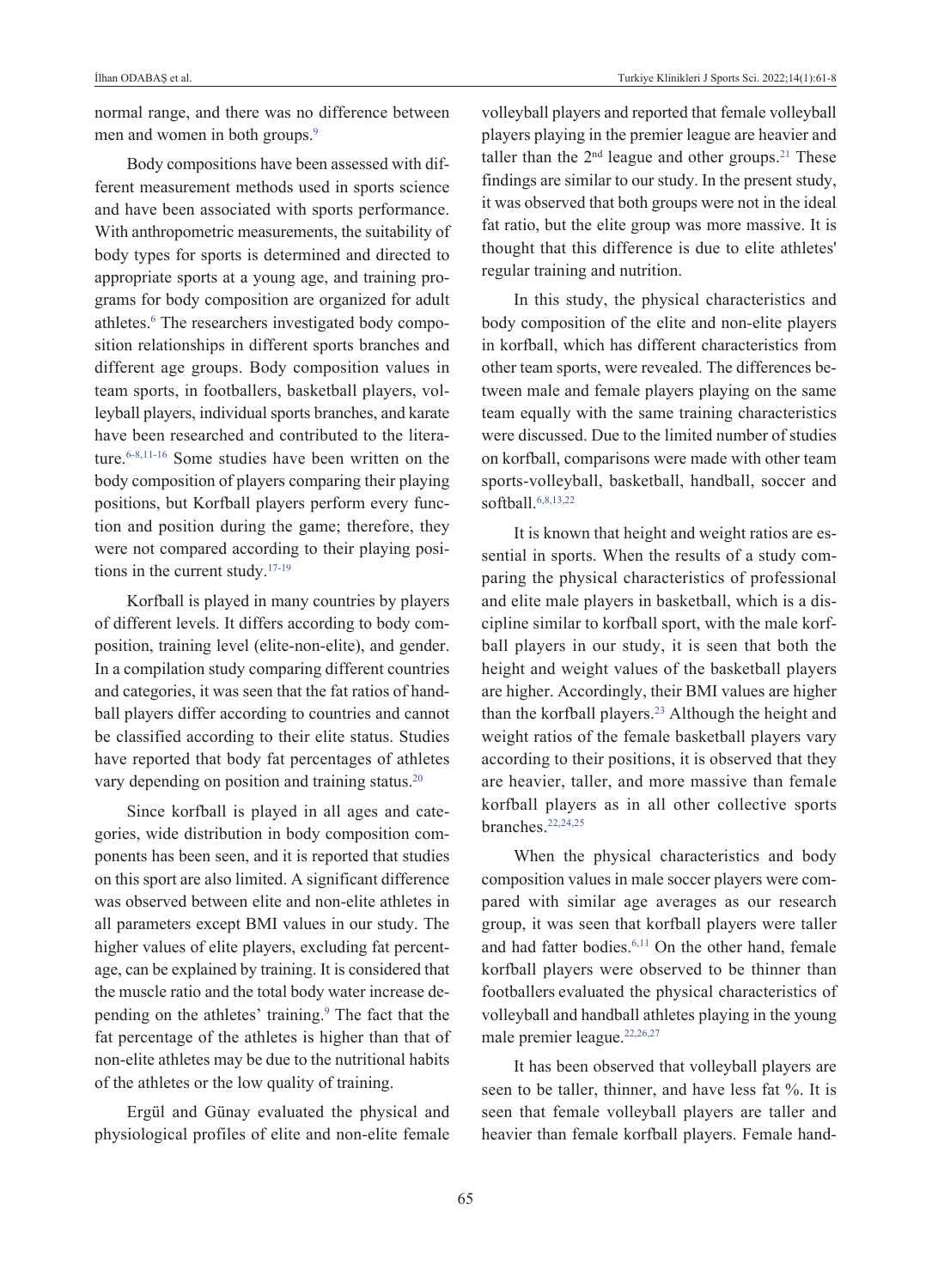ball players are shorter but heavier and more massive.<sup>22,25</sup>

The fact that female volleyball players are thinner and have less fat than the korfball players may be due to the number of training sessions and diets of the athletes. In handball, the players defend one-onone. On the other hand, in korfball, men and women play together equally, but players can only defend against players of the same sex from the opposite team. The reason why handball players are more massive may be the strength training required for defense. On the other hand, korfball is a sport with controlled physical contact based on skill rather than strength.<sup>4</sup> In korfball, training, which is based on skills, is more involved in training planning than strength training, so it can be expected that female athletes are thin.

According to the study conducted on male softball players of a similar age group (n=150) with our study by (Singh and Bedi), athletes' mean height and weight values were lower than the male korfball players[.28](#page-6-0) Korfball players had lower percentage fat and higher lean body weight than softball players.<sup>28</sup> It is noteworthy that female korfball players had a similar height compared to female softball players but were thinner and had a lower fat ratio.<sup>22,29</sup>

Godinho et al., examined the body composition of male and female korfball players, and it has been found that the height and weight values of male korfball players were higher than the values of female players[.3](#page-6-0) In terms of body fat percentage, it has been determined that female athletes have higher values than male athletes. These findings are in line with our study. However, when the male and female athletes in our study were compared with the study of Godinho et al. separately, it was determined that male athletes have similar weight and height, and female athletes have higher fat  $%$  in our study.<sup>3</sup> The difference is thought to be due to the age difference between athletes.

In the current study, it has been observed that the fat % of women is higher than men when age, height, BMI, and % fat values of the korfball players are compared by gender but body fatness is within normal limits for both sexes. It has been found that there were differences between the fat % values of men and women in different collective sports disciplines.<sup>20,22,29</sup> Examined 5 different sports disciplines (volleyball, softball, basketball, soccer, and handball), and the results of age, height, weight BMI and fat % ratio of elite female athletes of similar age group were similar to the values of Turkish female korfball players playing in the leagues.

In the literature, when the physical structure in similar branches is compared with the gender factor, it has been seen that men have less fat ratio, more body weight, and muscle mass, higher BMI value, and they are longer than female athletes.

In a study comparing volleyball women and sedentary athletes, the total bone density of the athletes was measured higher than the sedentary ones.<sup>30</sup> In this study, the bone mineral density of elite athletes was higher than that of non-elite athletes. These results reveal that women who do sports at the elite level have higher bone mineral density.

Bone mineral density varies according to the branch of the athletes. In a study comparing sixteen different branches, the bone mineral density of swimmers was lower than other sports branches, and basketball was the highest among the compared branches[.31](#page-6-0) When compared with the results of this study, it was observed that the bone mineral density closest to the korfball players was in the football players.

Bone mineral density may vary depending on the sports. Compared to sports branches, the fact that the closest branch is in the football players suggests that the stimulus on the bone mineral density of the branches is similar.

## **CONCLUSION**

As a result, studies conducted on other team athletes have revealed that it varies depending on gender and branch. In our study, it was observed that although both female and male athletes who play korfball are slim and their fat ratios are within normal limits, there are differences in physical characteristics and body composition by gender as in other sport branches. Structural and functional characteristics of athletes are essential to be successful in korfball as in other sports. The current study compared the similarities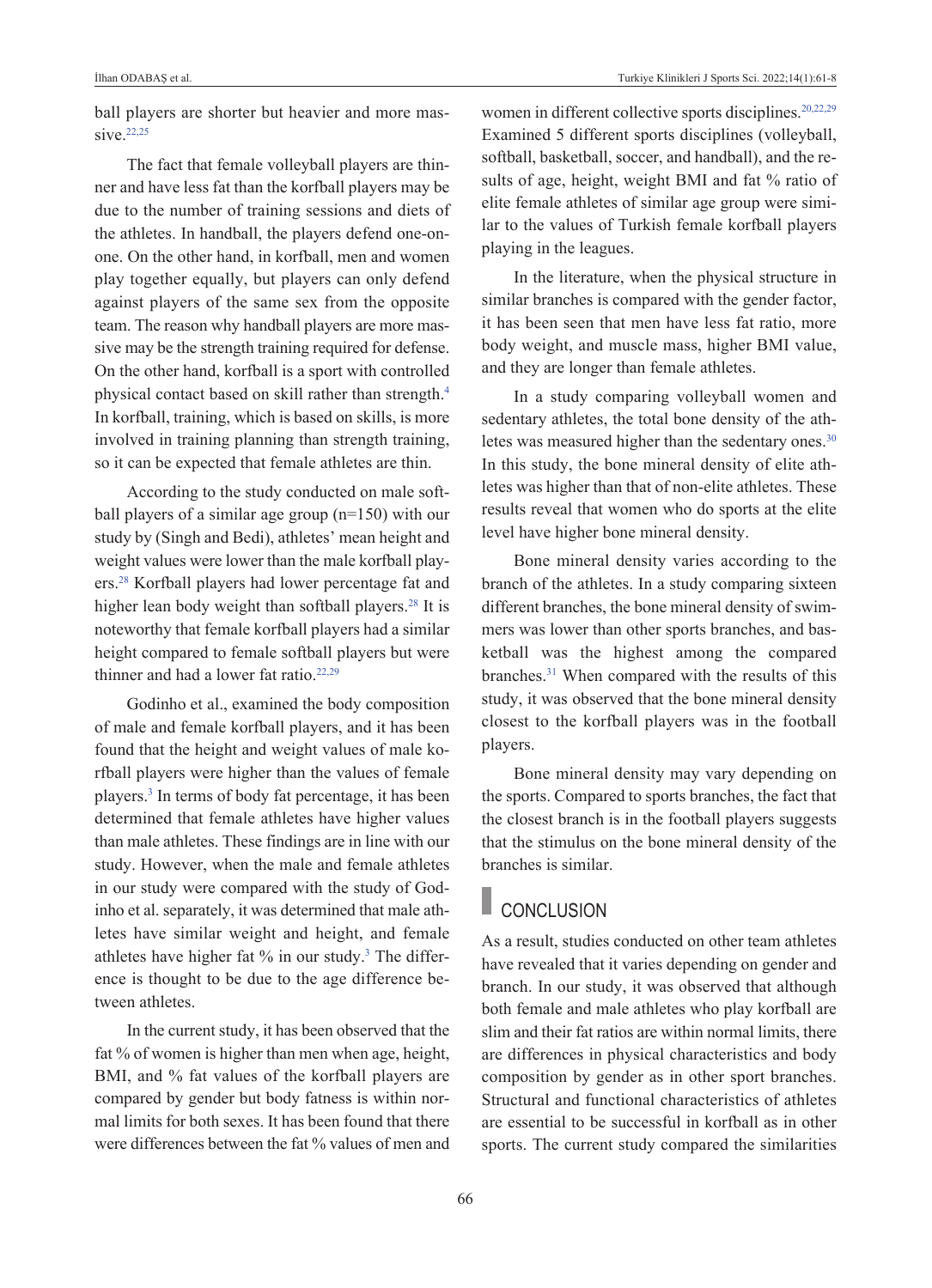between volleyball, basketball, football, handball, and softball with the korfball branch. It is noteworthy that the korfball players have different structural characteristics than the athletes in other team sports.

In the study, total water, lean body weight, height, weight, % fat and fat weight were found higher in elite athletes. This may be caused by elite athletes training more and their diet differences. BMR and bone mineral content were measured differently according to gender. While BMR values were measured higher in elite athletes in women, bone mineral density was measured higher in male elite athletes than in non-elite athletes. In the study, there were differences between the body components of elite and non-elite athletes, and elite athletes were more muscular and massive, which can be attributed to the fact that elite korfball players train more and their nutrition difference.

Future studies that discuss athletes' physical, physiological, psychological, and motor characteristics will provide a better understanding of the sport of korfball and contribute to the selection and evaluation of the players.

#### *Acknowledgment*

*It is a study that is carried out in the Erasmus+ project conducted by the International Korfball Federation, in which Marmara University is a partner.*

#### *Source of Finance*

*During this study, no financial or spiritual support was received neither from any pharmaceutical company that has a direct connection with the research subject, nor from a company that provides or produces medical instruments and materials which may negatively affect the evaluation process of this study.* 

## *Conflict of Interest*

*No conflicts of interest between the authors and / or family members of the scientific and medical committee members or members of the potential conflicts of interest, counseling, expertise, working conditions, share holding and similar situations in any firm.* 

## *Authorship Contributions*

*Idea/Concept: lhan Odabaş; Design: lhan Odabaş, Lale Güler-Ali Günay; Control/Supervision: İlhan Odabaş; Data Collection and/or Processing: İlhan Odabaş, Ali Günay; Analysis and/or Interpretation: İlhan Odabaş, Ali Günay; Literature Review: Lale Güler, Ali Günay; Writing the Article: İlhan Odabaş, Lale Güler, Ali Günay; Critical Review: İlhan Odabaş, Lale Güler, Ali Günay; References and Fundings: Ali Günay.*

## REFERENCES

- 1. Elferink-Gemser MT, Visscher C, van Duijn MA, Lemmink KA. Development of the interval endurance capacity in elite and sub-elite youth field hockey players. Br J Sports Med. 2006;40(4):340-5. [\[Crossref\]](https://bjsm.bmj.com/content/40/4/340) [\[PubMed\]](https://pubmed.ncbi.nlm.nih.gov/16556790/) [\[PMC\]](https://www.ncbi.nlm.nih.gov/pmc/articles/PMC2577536/)
- 2. Lesinski M, Prieske O, Granacher U. Effects and dose-response relationships of resistance training on physical performance in youth athletes: a systematic review and meta-analysis. Br J Sports Med. 2016;50(13):781-95. [\[Crossref\]](https://bjsm.bmj.com/content/50/13/781) [\[PubMed\]](https://pubmed.ncbi.nlm.nih.gov/26851290/) [\[PMC\]](https://www.ncbi.nlm.nih.gov/pmc/articles/PMC4941165/)
- 3. Godinho M, Fragoso I, Vieira F. Morphologic and anthropometric characteristics of high level Dutch korfball players. Percept Mot Skills. 1996;82(1):35-42. [\[Crossref\]](https://journals.sagepub.com/doi/10.2466/pms.1996.82.1.35) [\[PubMed\]](https://pubmed.ncbi.nlm.nih.gov/8668500/)
- 4. International Korfball Federation. The Rules of Korfball. 2020. Cited: February 18, 2021. Available from: [\[Link\]](https://korfball.sport/wp-content/uploads/2021/01/Rules-of-Korfball-2020-update-2021.pdf)
- 5. Gubby L, Wellard I. Sporting equality and gender neutrality in korfball. Sport Soc. 2016;19(8-9):1171-85. [\[Crossref\]](https://www.tandfonline.com/doi/full/10.1080/17430437.2015.1096261)
- 6. Bernal-Orozco MF, Posada-Falomir M, Qui-ónez-Gastélum CM, Plascencia-Aguilera LP, Arana-Nu-o JR, Badillo-Camacho N, et al. Anthropometric and body composition profile of young professional soccer players. J Strength Cond Res. 2020;34(7):1911-23. [\[Crossref\]](https://journals.lww.com/nsca-jscr/Fulltext/2020/07000/Anthropometric_and_Body_Composition_Profile_of.13.aspx) [\[PubMed\]](https://pubmed.ncbi.nlm.nih.gov/32058363/) [\[PMC\]](https://www.ncbi.nlm.nih.gov/pmc/articles/PMC7310300/)
- 7. Cavedon V, Zancanaro C, Milanese C. Anthropometry, body composition, and performance in sport-specific field test in female wheelchair basketball players. Front Physiol. 2018;9:568. [\[Crossref\]](https://www.frontiersin.org/articles/10.3389/fphys.2018.00568/full) [\[PubMed\]](https://pubmed.ncbi.nlm.nih.gov/29899703/) [\[PMC\]](https://www.ncbi.nlm.nih.gov/pmc/articles/PMC5989316/)
- <span id="page-6-0"></span>8. Hadzhiev N, Dzimbova T. Anthropometric and anaerobic characteristics of young basketball players. J Phys Educ Sport. 2020;20(2):707-12. [\[Link\]](https://web.p.ebscohost.com/abstract?site=ehost&scope=site&jrnl=22478051&AN=142858733&h=oFZ1G5cT1HrCCoPDx5XSvyzaqbCZWG7JMDA5DLLibpz6JAJeoXfFhbATJiK58ZNFZ%2bDABkNeZZj7VIfjJ0W8vg%3d%3d&crl=c&resultLocal=ErrCrlNoResults&resultNs=Ehost&crlhashurl=login.aspx%3fdirect%3dtrue%26profile%3dehost%26scope%3dsite%26authtype%3dcrawler%26jrnl%3d22478051%26AN%3d142858733)
- 9. Weir CB, Jan A. BMI Classification Percentile and Cut off Points. 2021. In: StatPearls [Internet]. Treasure Island (FL): StatPearls Publishing; 2022. [\[PubMed\]](https://pubmed.ncbi.nlm.nih.gov/31082114/)
- 10. Ellis KJ, Bell SJ, Chertow GM, Chumlea WC, Knox TA, Kotler DP, et al. Bioelectrical impedance methods in clinical research: a follow-up to the NIH Technology Assessment Conference. Nutrition. 1999;15(11-12):874- 80. [\[Crossref\]](https://www.sciencedirect.com/science/article/abs/pii/S0899900799001471?via%3Dihub) [\[PubMed\]](https://pubmed.ncbi.nlm.nih.gov/10575664/)
- 11. Bjelica D, Gardasevic J, Vasiljevic I, Arifi F, Sermaxhaj S. Anthropometric measures and body composition of soccer players of Montenegro and Kosovo. J Anthr Sport Phys Educ. 2019; 3(2):29-34. [\[Crossref\]](http://www.jaspe.ac.me/clanci/JASPE_April_2019_Bjelica_29-34.pdf)
- 12. Espada M, Figueiredo T, Ferreira C, Santos F. Body composition and physical fitness analysis in different field position U-15 soccer players. J Phys Educ Sport. 2020;20(4):1917-24. [\[Link\]](https://www.researchgate.net/publication/342610924_Body_Composition_and_Physical_Fitness_Analysis_in_Different_Field_Position_U-15_Soccer_Players)
- 13. Eyuboğlu E, Dalkıran O, Aslan CS. 7 haftalık hazırlık periyodunun bir kadın voleybol takımının vücut kompozisyonu, kuvvet, esneklik ve aerobik dayanıklılık özelliklerine etkisi [The effect of seven-week preparation period on body composition, strength, flexibility and aerobic endurance characteristics of a women volleyball team]. J Hum Sci. 2016; 13(3):6071-9. [\[Crossref\]](https://www.j-humansciences.com/ojs/index.php/IJHS/article/view/4249)